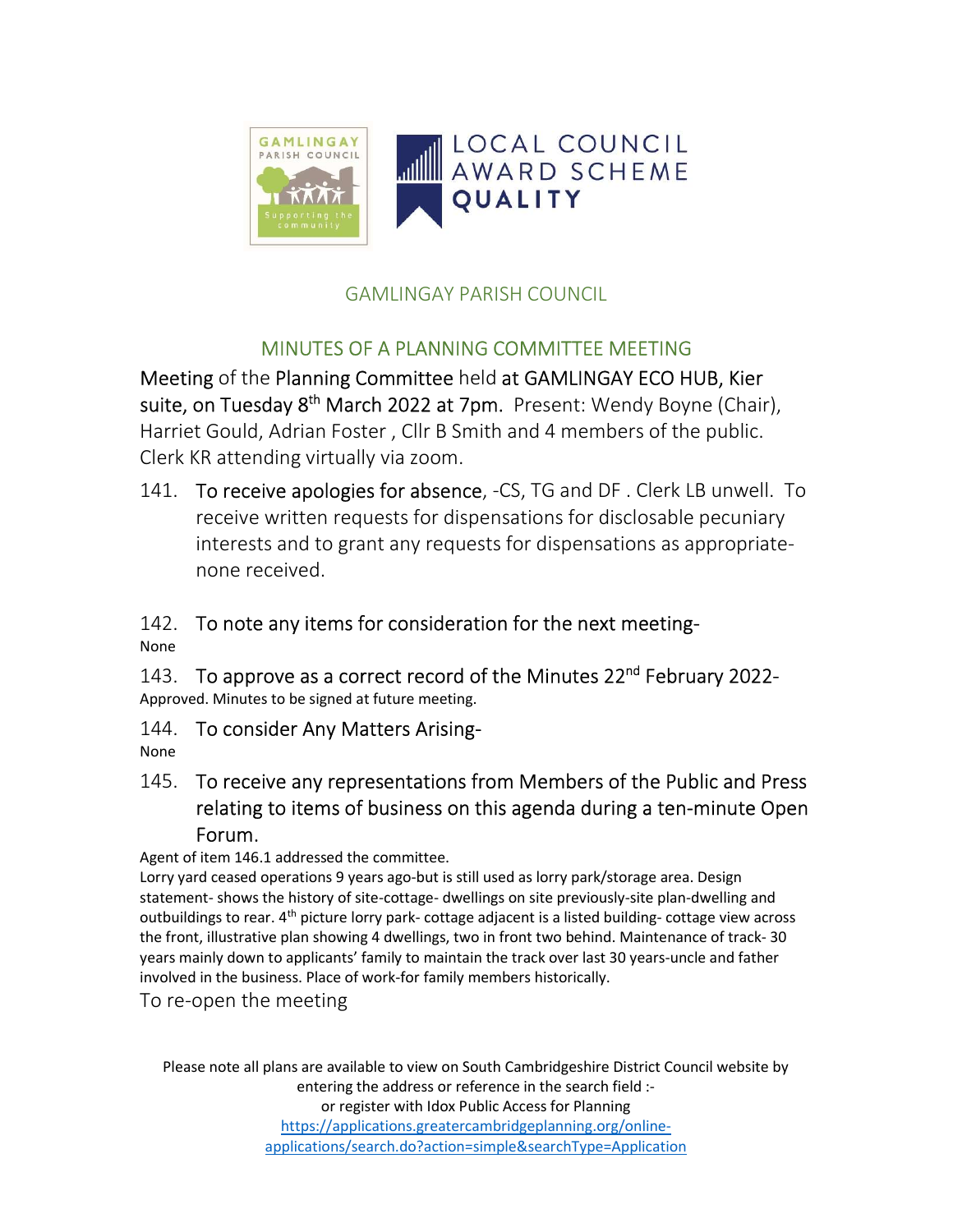#### 146. To consider the following planning applications:

#### 146.1 Land adj. 1, The Cinques, Gamlingay SG19 3NU- Demolition of barns and erection of four dwellings

#### 22/00607/FUL-Refused with comments

MOP objections? clerk aware of none. Boundary encroachment issue WB was aware of. Applicants happy to move red line if it's a problem for neighbour. Site is close to footpath 9 -WB- footpath concern about potential obstruction during building works. Access is to be retained. AF- concern about numbers of properties squashed into a small space. Drainage is terrible- not suitable location for additional 4 houses. Concern about numbers of vehicles and not enough adequate parking for sizes of properties. Two properties at the rear of the site- AF has an issue with- little parking- over developed- AF and WB. Substantial 2\*3 beds 2\*4 beds need at least 2 parking spaces for 4 beds. AFnot good condition of existing private roadway- a concern. HG- speculative application for four dwellings- heart set on four ? Consideration of likely benefit to village of additional units-Appearance /design of properties is not in keeping with the local environment- design of existing buildings-front ones should reflect existing cottage. Mix of housing- smaller properties proposed by applicant rather than 2 large ones. BS- preapplication advice sought? No- any reason? Applicant advised did not have a good experience of pre-app process. Highways is an issue, WB over development of the site. Urban design team at S Cambs could offer design advice. Refusal on that basis. 4 MOP left the meeting. 1 MOP arrived.

### 146.2 Land at Heath Rd/Green End, Gamlingay SG19 3LF– Reserved matters for 9 self-build units (access, landscaping and layout)

#### 22/0515/REM-No recommendation

Issue of local flooding at junction of Green Acres- concern about development exacerbating an existing local flooding issue on roadway and land adjacent to brook.

147. To receive notices of decisions to previous planning applications-

## 147.1 21/03372/HFUL and 21/03373/LBC- 14 Church End, Gamlingayrear extension- approved-

Noted

147.2 21/05091/FUL- 34 Church Street- COU-hairdressers to takeaway unit- application withdrawn

Noted

#### 148. Other Planning issues and conditions for information

#### 148.1 Conditions applications –

Please note all plans are available to view on South Cambridgeshire District Council website by entering the address or reference in the search field :-

or register with Idox Public Access for Planning https://applications.greatercambridgeplanning.org/online-

applications/search.do?action=simple&searchType=Application